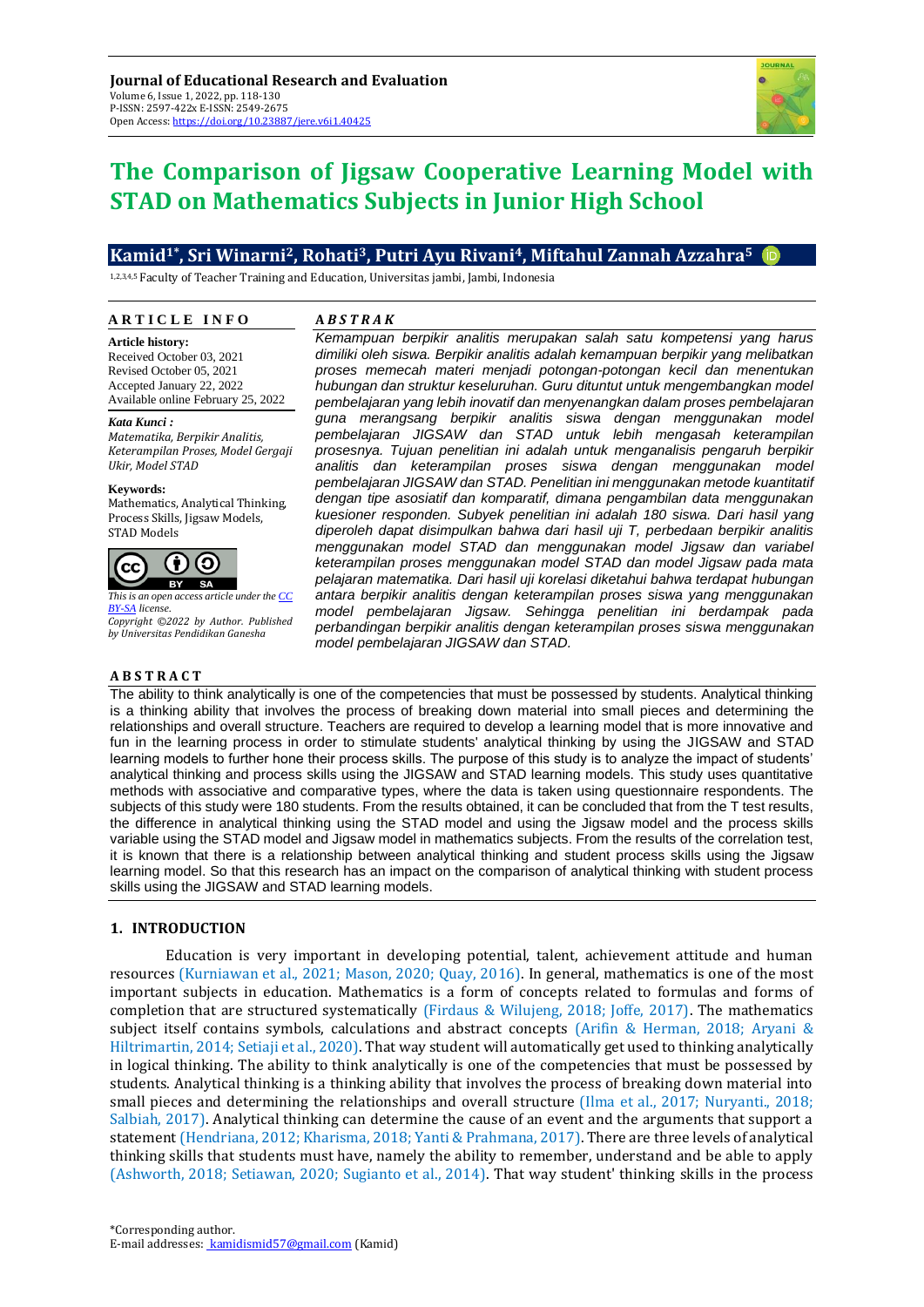skills of students in applying logical thinking to collect and analyze information. Applying the scientific method and developing it are part of process skills. Skills are very important to generate new knowledge through learning activities that refer to behaviors that reveal their understanding of the world (Stender et al., 2018; Vansteensel et al., 2017; Vartiainen & Kumpulainen, 2020). Students are able to apply the scientific method by understanding, developing and discovering an invention (Labouta et al., 2018; Solé-Llussà et al., 2019; Stylinski et al., 2020). In this learning, students are required to experience for themselves, seek, try and draw conclusions from the process of the skills they do (Kruit et al., 2018; Mutlu, 2020; Solé-Llussà et al., 2019). So that student process skills are very important for students because they are preparation and practice in facing the realities of life.

Teachers are required to develop a learning model that is more innovative and fun in the learning process so that it can stimulate students' analytical thinking to further hone their process skills. The application of the cooperative learning model with the jigsaw method seems appropriate to be used in the teaching and learning process at the junior high school level. The jigsaw learning model is a learning that brings together material from the results of student discussions by discussing the sub-chapters of material that have been explained by the teacher (Booker, 2021; Sadeghi & Ghaderi, 2018; Santos et al., 2019). This type of jigsaw learning is formed in several small groups in each group, one will be responsible and the other will teach other groups (Chang & Benson, 2020; Kougiali, Z. G., Soar, K., Pytlik et al., 2020; Toril et al., 2018). With this model, students will be more able to work together, have positive interdependence and be responsible independently (Baken et al., 2020; Jaya Wibawa & Suarjana, 2019; Sri Astiti & Murda, 2017). In addition, this study uses a cooperative learning model, namely the Students Teams Achievement Division (STAD) type. This type of learning model is a model that can motivate students to work in groups and master the material that is invited to be explained back to other friends (Kusumawardani et al., 2018; Putra et al., 2018; Wulandari et al., 2017). The advantage of this model is that students can work together in groups to achieve maximum learning outcomes. This STAD model is more concerned with students' analytical thinking abilities and skills in order to develop cognitive and affective potential (Hazmiwati, 2018; Rohika, 2017; Rumapea, 2018). The main idea in this STAD-type learning model is to encourage students to help each other and encourage each other to be able to solve the given case (Rahmah et al., 2020; Rostia, 2017; Wijaya & Arismunandar, 2018).

From previous research on analytical thinking is in line with this research, there were differences in the measurement of variables. It measured the analytical thinking ability of junior high school students towards the learning process (Ilma et al., 2017; Kharisma, 2018; Nuryanti., 2018). From these results it was found that they have not been able to provide relevant explanations, have not been able to solve problems, have not been able to evaluate answers, and have not been able to apply concepts. Meanwhile, the other previous research process skill variable measured the process skills of students at the high school and junior high school levels. So that in previous studies it was not known the difference in student process skills between elementary schools to determine the extent to which elementary school students had good skill levels among other school levels (Stender et al., 2018; Vansteensel et al., 2017; Vartiainen & Kumpulainen, 2020). The model in previous studies is in line with this research, but in research the jigsaw learning model is used in an effort to improve learning outcomes in elementary school students (Booker, 2021; Sadeghi & Ghaderi, 2018; Santos et al., 2019). The STAD variable in previous studies only measured the effect of learning on understanding the concept of elementary school learning (Rahmah et al., 2020; Rostia, 2017; Wijaya & Arismunandar, 2018). Meanwhile, in this study, the focus is on students' thinking and process skills using the STAD model at SMP 35 Batang Hari and SMP 36 Batang Hari. This research is very important to do because students' still lack skills and thinking in mathematics subjects. This research was conducted with the aim to analyze the relationship between analytical thinking and process skills of SMP 35 and SMP 36 Batang Hari students using the jigsaw model. Beside of that this study is to analyze the relationship between analytical thinking and process skills for SMP 35 and SMP 36 Batang Hari students using the Students Teams Achievement Division (STAD) model.

## **2. METHODS**

This study uses quantitative methods with associative and comparative types. Quantitative research is a field of inquiry using mathematical models and hypotheses that are scientific in nature and aim to understand social reality (Apuke, 2017; Ormston et al., 2014; Queirós et al., 2017). The data obtained using numerical data with a Likers scale of 4 and 5. This study gains an understanding of a phenomenon from basic logic, usually including the perspective of the research population. The instrument used in this study was an observation sheet distributed to the two schools, namely: SMP 35 Batanghari and SMP 36 Batanghari. This data was taken on June 1, 2021 with the scope of 8th grade mathematics at the junior high school (SMP) level. Instructive questionnaires were used to measure knowledge that had not been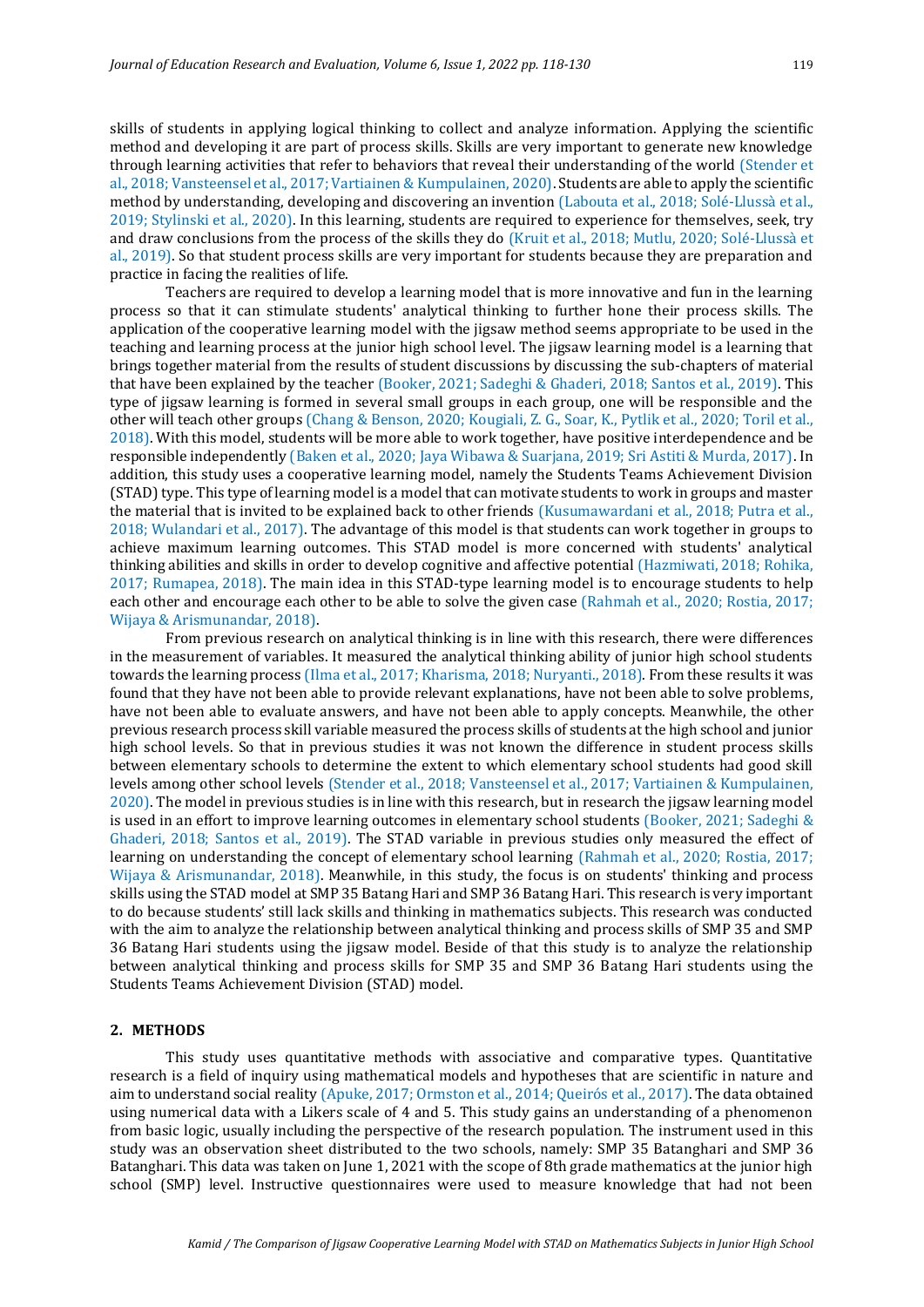systematically validated (Lee et al., 2020; Vansteensel et al., 2017). The grid used in the instrument of observing students' process skills in mathematics subjects shown on Table 1.

| <b>Variabel</b>            | <b>Indicator</b>            | <b>Number Statement Items</b> |  |
|----------------------------|-----------------------------|-------------------------------|--|
|                            | Observation                 | 1,2,3                         |  |
|                            | Communication               | 4,5,6,7                       |  |
|                            | Classification              | 8,9,10,11,12                  |  |
|                            | Measure                     | 13,14,15                      |  |
|                            | Conclusion                  | 16,17,18,19                   |  |
| Process skills of students | Prediction                  | 20, 21, 22, 23, 24            |  |
| in mathematics             | <b>Arrange Tables</b>       | 25,26,27                      |  |
|                            | Obtain and process data     | 28,29,30,31                   |  |
|                            | Trial analysis              | 32, 33, 34, 35                |  |
|                            | Creating a hypothesis       | 36, 37, 38, 39                |  |
|                            | Designing experiments       | 40,41,42,43                   |  |
|                            | Doing Experiments           | 44,45,46,47                   |  |
|                            | <b>Number of Statements</b> |                               |  |

|  | <b>Table 1.</b> Grid of Student Process Skills Observation Instruments in Mathematics Subjects |  |  |  |  |  |
|--|------------------------------------------------------------------------------------------------|--|--|--|--|--|
|--|------------------------------------------------------------------------------------------------|--|--|--|--|--|

Due to the observation of students' process skills in mathematics subjects using a linkers scale consisting of 4 categories and analytical thinking consisting of 5 Likerts. With the number of questions from the student's process skills variable as many as 47 questions. Grid in the forms of observational instrument of students' analytical thinking shown on Table 2.

| Table 2. Grid of Students' Analytical Thinking Observation Instruments in Mathematics Subjects |  |  |
|------------------------------------------------------------------------------------------------|--|--|
|                                                                                                |  |  |

| <b>Indicator</b>                 | <b>Description</b> |                                                                    |  |  |  |  |  |  |
|----------------------------------|--------------------|--------------------------------------------------------------------|--|--|--|--|--|--|
|                                  | 1.                 | Reasoning the relationship between concepts directly               |  |  |  |  |  |  |
| <b>Understanding the Concept</b> |                    | Solve problems through reasoning connected with material concepts  |  |  |  |  |  |  |
|                                  | 3.                 | Reasoning the relationship between concepts directly               |  |  |  |  |  |  |
|                                  | 4.                 | Make adjustments to answers with<br>concepts<br>have<br>that       |  |  |  |  |  |  |
| Identify                         |                    | beensystematically understood                                      |  |  |  |  |  |  |
|                                  | 5.                 | Separating certain patterns                                        |  |  |  |  |  |  |
|                                  | 6.                 | Make connections from existing patterns                            |  |  |  |  |  |  |
| Distinguish                      |                    | Applicable theoretical reasoning                                   |  |  |  |  |  |  |
|                                  | 8.                 | Apply concepts and theories to problems                            |  |  |  |  |  |  |
| Organize                         | 9.                 | Make a connection between what is given and what is asked for      |  |  |  |  |  |  |
| Connect                          |                    | 10. Determine the main focus of the proble                         |  |  |  |  |  |  |
|                                  |                    | 11. Understand the concept concretely                              |  |  |  |  |  |  |
| Applicable Ability               |                    | 12. Give examples that are closely related to the surrounding life |  |  |  |  |  |  |

The number of questions from the student's analytical thinking variable, as many as 20 questions. Then there is an interval in each category. The intervals in each category can be seen in the Table 3.

## **Table 3.** Category of Student Process Skills

|                 | Interval Indicator    |                      |  |  |  |
|-----------------|-----------------------|----------------------|--|--|--|
| <b>Categori</b> | <b>Basid</b>          | Integrasi            |  |  |  |
|                 | <b>Classification</b> | <b>Arrange Table</b> |  |  |  |
| Very Not Good   | $5.0 - 8.75$          | $4.0 - 7.0$          |  |  |  |
| Not good        | $8.85 - 12.5$         | $8.0 - 10.0$         |  |  |  |
| Good            | 12.6 - 16.25          | $11.0 - 13.0$        |  |  |  |
| Very good       | 16.35-20.0            | $14.0 - 16.0$        |  |  |  |

The Likert scale used in this study were: 1 (very bad), 2 (not good), 3 (fairly good), 4 (good), 5 (very good) with 47 questions regarding student process skills. In this study, there were 3 samples, namely class VIII A , VIII B and VIII C with each class having 30 students. The total of eight classes in the respondents were 180 students. The population is the person who is the subject of research or the characteristics to be studied (Banks et al., 2018; Tegeh et al., 2020). The samples used in this study are listed in Table 4.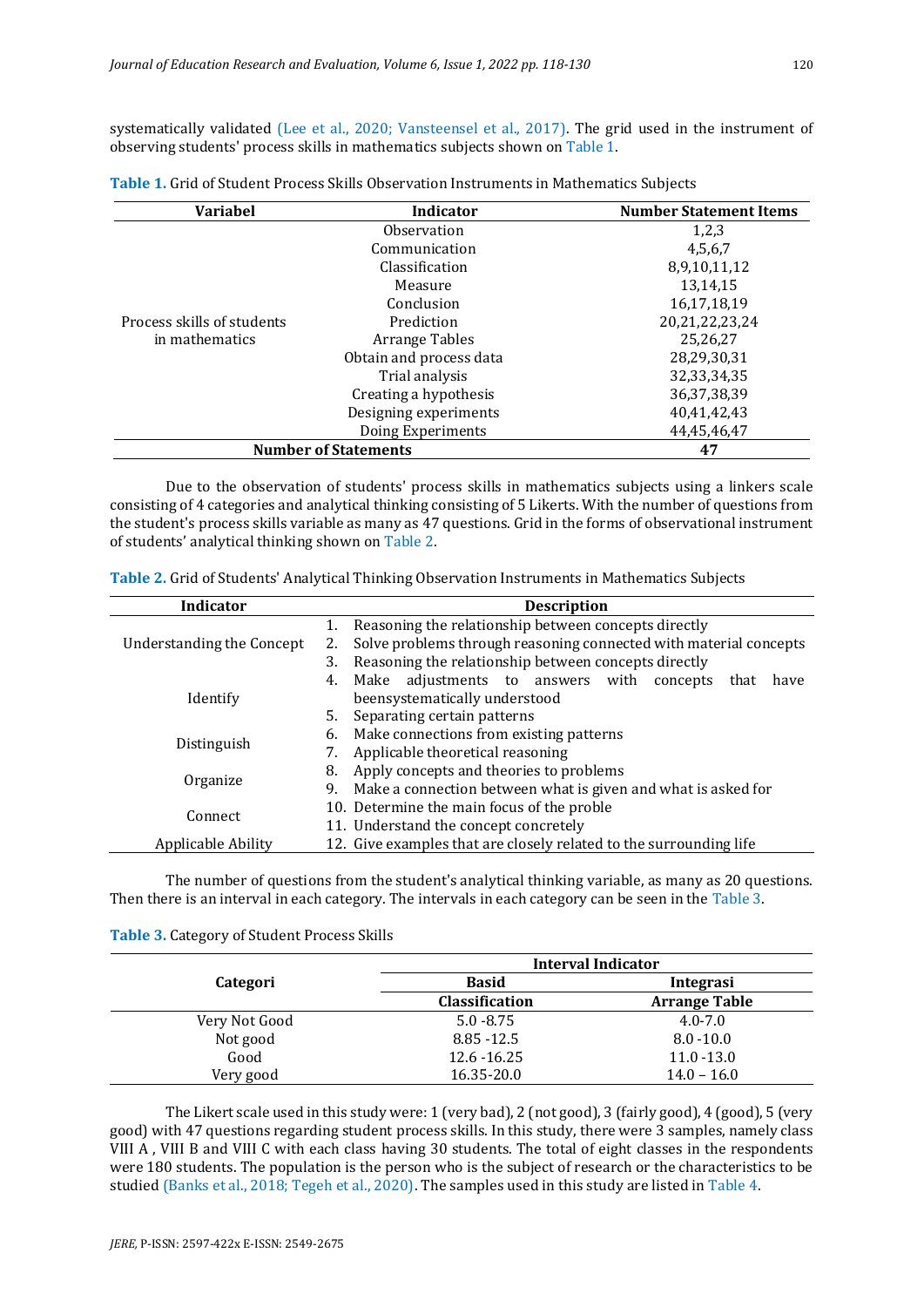|  | <b>Table 4. Research Sample</b> |  |
|--|---------------------------------|--|
|--|---------------------------------|--|

| <b>School</b>       | <b>Sample</b> |  |  |  |  |
|---------------------|---------------|--|--|--|--|
| SMP 35 Batanghari   | 90 Student    |  |  |  |  |
| SMP 36 Batanghari   | 90 Students   |  |  |  |  |
| Total: 180 Students |               |  |  |  |  |

The sampling technique used in this study used simple random sampling. The sampling technique was adopted because it provides unbiased parameter estimates and is better if the population is homogeneous (Alhassan & Chen, 2019; Bankole & Nasir, 2020; Ning & Tao, 2020). Using random sampling can reduce the potential for bias in the selection of cases to be included in the sample. With the condition that random sampling is done because of the homogeneous population, the sampling frame is clear and general in nature. The results of the students' observations regarding the students' analytical thinking and processing skills were analyzed using descriptive statistics. Descriptive statistics are often referred to as frequency distributions that provide accurate measurements from the smallest to the largest data (Al Mutairi, 2018; Khosharay et al., 2018). The descriptive statistics used in its presentation use estimated values and experimental values, from the two parameters such as mean, median, maximum and minimum (Haj-Kacem et al., 2017; Khalil & Najm, 2018; Lapinova & Saichev, 2017).

This type of associative research to determine the relationship or type of the variables used. Therefore, inferential statistics are used with assumption tests consisting of normality, linearity and hypothesis testing, namely T test and correlation test. The normality test aims to determine whether a data can be said to be normal or not, while the homogeneous test aims to determine whether the data of the two samples is homogeneous or not. The first step in this research is to determine the normality of a data using the normality test. Normality test if the result data in the population is normally distributed, the condition is that the sig value is greater than 0.05 (Dehadri & Dehdari, 2020; Kim et al., 2018). The data obtained in this research is qualitative data. Then this data will be analyzed using assumption tests starting from normality and linearity tests. If the data being tested is normal and linear data, it ends with a hypothesis test to see whether there is a significant relationship and comparison between classes in the same school using the T test and correlation test.

#### **3. RESULT AND DISCUSSION**

## **Results**

## **Descriptive statistics**

The following describes the results of descriptive statistics on analytical thinking variables and student process skills using the Jigsaw and STAD learning models in mathematics. With a question indicator on process skills: Classification and compiling Tables. Where the results obtained from the spread of observations to the two junior high schools (Sekeloh Junior High School) are: SMP 35 Batanghari and SMP 36 Batanghari. The description of students' process skills towards mathematics at SMP 35 Batanghari and SMP 36 Batanghari on the classification indicator are shown on Table 5.

| <b>Student</b><br><b>Response</b> | Interval     | F        | Percentage | Categori      | Mean | Median | Min  | <b>Max</b> |
|-----------------------------------|--------------|----------|------------|---------------|------|--------|------|------------|
|                                   | $5.0 - 8.75$ |          | 3.3%       | Very Not Good |      |        |      |            |
| <b>SMP 35</b>                     | 8.85 - 12.5  | 9        | 29.7%      | Not good      | 2.86 | 3.00   | 1.00 | 3.00       |
| Batanghari                        | 12.6 - 16.25 | 20       | 66%        | Good          |      |        |      |            |
|                                   | 16.35-20.0   | $\Omega$ | $0\%$      | Very good     |      |        |      |            |
|                                   | $5.0 - 8.75$ | 3        | 9.9%       | Very Not Good |      |        |      |            |
| <b>SMP 36</b>                     | 8.85 - 12.5  | 3        | 9.9%       | Not good      | 2.69 | 3.00   | 1.00 | 4.00       |
| Batanghari                        | 12.6 - 16.25 | 20       | 66%        | Good          |      |        |      |            |
|                                   | 16.35-20.0   | 4        | 13.2%      | Very good     |      |        |      |            |

**Table 5.** Description of Students' Process Skills Towards Mathematics on Classification Indicators

Based on the results from Table 5, it can be seen that the most dominant category in the classification indicator with the variable student process skills is good with each percentage of 66% as many as 20 students in SMP 35 Batanghari and SMP 36 Batanghari So it can be said that from both SMP (Junior High School) has the same advantages in student process skills through classification indicators. The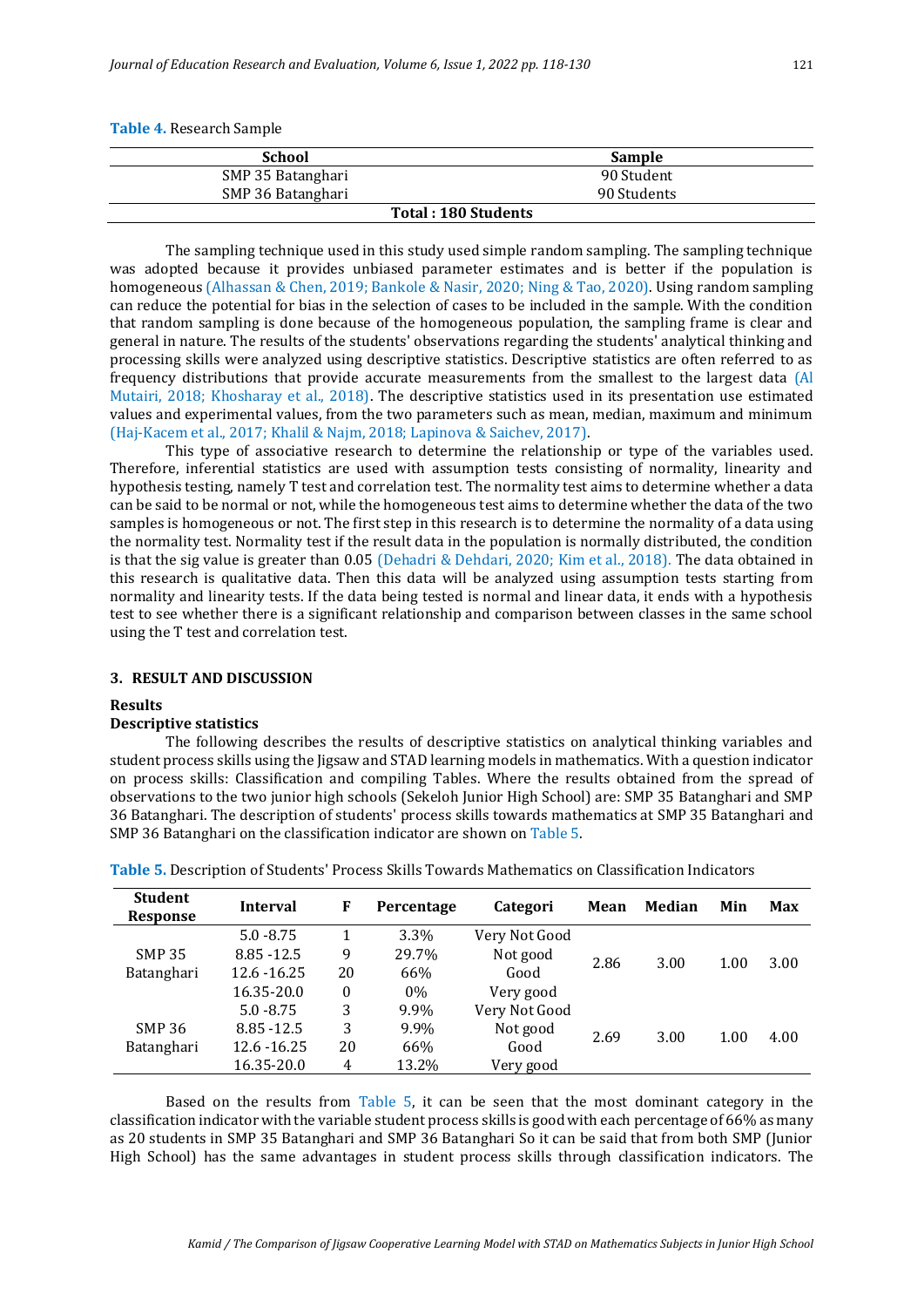description of students' process skills towards mathematics at SMP 35 Batanghari and SMP 36 Batanghari are shown on Table 6.

| <b>Student</b><br>Response | Interval     | F        | Percentage | Categori      | Mean | Median | Min  | <b>Max</b> |
|----------------------------|--------------|----------|------------|---------------|------|--------|------|------------|
|                            | $5.0 - 8.75$ | $\theta$ | $0\%$      | Very Not Good |      |        |      |            |
| <b>SMP 35</b>              | 8.85 - 12.5  | 6        | 19.8%      | Not good      | 2.86 | 3.00   | 2.00 | 4.00       |
| Batanghari                 | 12.6 - 16.25 | 18       | 59.4%      | Good          |      |        |      |            |
|                            | 16.35-20.0   | 6        | 19.8%      | Very good     |      |        |      |            |
|                            | $5.0 - 8.75$ | 2        | $6.6\%$    | Very Not Good |      |        |      |            |
| <b>SMP 36</b>              | 8.85 - 12.5  | 9        | 29.7%      | Not good      |      |        |      |            |
| Batanghari                 | 12.6 - 16.25 | 19       | 62.7%      | Good          | 2.69 | 3.00   | 1.00 | 3.00       |
|                            | 16.35-20.0   | $\Omega$ | $0\%$      | Very good     |      |        |      |            |

**Table 6.** Description of Students' Process Skills Towards Mathematics on Indicators Compiling

Based on the results from Table 6, it can be seen that the most dominant category in the classification indicator with the variable student process skills is as good as 52.4% each with 18 students at SMP 35 Batanghari and 62.7% as many as 19 students at SMP 36 Batanghari. So it can be said that of the two SMP (Junior High School) the one that has more advantages is SMP 36 Batanghari in student process skills through indicators in compiling Tables. The description of students' analytical thinking towards mathematics in. SMP 35 Batanghari and SMP 36 Batanghari are shown on Table 7.

| <b>Student</b><br>Response | Interval      | F                | Percentage | Categori      | Mean | Median | Min  | <b>Max</b> |
|----------------------------|---------------|------------------|------------|---------------|------|--------|------|------------|
|                            | $5.0 - 9.0$   | $\boldsymbol{0}$ | $0\%$      | Very Not Good |      |        |      |            |
|                            | 10.0-13.0     | $\boldsymbol{0}$ | $0\%$      | Not good      |      |        |      |            |
| SMP 35 Batang              | $14.0 - 17.0$ | 15               | 49.5 %     | Enough        | 3.69 | 4.00   | 3.00 | 5.00       |
| Hari                       | $18.0 - 21.0$ | 11               | 36.3%      | Good          |      |        |      |            |
|                            | $22.0 - 25.0$ | 4                | 13.2%      | Very good     |      |        |      |            |
|                            | $5.0 - 9.0$   | 2                | 6,6%       | Very Not Good |      |        |      |            |
|                            | 10.0-13.0     | 1                | $3.3\%$    | Not good      |      |        |      |            |
| SMP 36 Batang<br>Hari      | $14.0 - 17.0$ | 8                | 26.4%      | Enough        | 2.86 | 3.00   | 1.00 | 5.00       |
|                            | 18.0 - 21.0   | 12               | 39.6%      | Good          |      |        |      |            |
|                            | $22.0 - 25.0$ | 7                | 23.1%      | Very good     |      |        |      |            |

**Table 7.** Description of Students' Analytical Thinking at di. SMP 35 Batang Hari and SMP 36 Batang Hari

Based on the results of Table 7, it can be seen that the most dominant category in students' analytical thinking is sufficient and good with each percentage of 49.5% as many as 15 students at SMP 35 Batang Hari and 39.4% as many as 12 students at SMP 36 Batang Hari. So it can be said that of the two junior high schools (Junior High School) the one that has more advantages is SMP 36 Batang Hari in analytical thinking about mathematics. The description of the Jigsaw response model of students to mathematics in SMP 35 Batang Hari and SMP 36 Batang Hari are shown on Table 8.

**Table 8.** Description of the Student's Jigsaw Response Model at di. SMP 35 and SMP 36 Batang Hari

| <b>Student</b><br><b>Response</b> | <b>Interval</b> | F        | Percentage | Categori      | Mean | Median | Min  | Max  |
|-----------------------------------|-----------------|----------|------------|---------------|------|--------|------|------|
|                                   | $26.0 - 46.8$   | 7        | 23,1%      | Very Not Good |      |        |      |      |
|                                   | $47.3 - 67.6$   | 2        | 6,6%       | Not good      |      |        |      |      |
| SMP 35 Batang                     | $68.1 - 88.4$   | 9        | 29.7 %     | Enough        | 3.69 | 4.00   | 1.00 | 5.00 |
| Hari                              | 88.9 - 109.2    | 10       | 33%        | Good          |      |        |      |      |
|                                   | 109.7-130.0     | 2        | 6,6%       | Very good     |      |        |      |      |
|                                   | $26.0 - 46.8$   | $\Omega$ | $0\%$      | Very Not Good |      |        |      |      |
|                                   | $47.3 - 67.6$   |          | 3,3%       | Not good      |      |        |      |      |
| SMP 36 Batang<br>Hari             | $68.1 - 88.4$   | 16       | 52,8%      | Enough        | 2.86 | 3.00   | 2.00 | 5.00 |
|                                   | 88.9 - 109.2    | 11       | 36.3%      | Good          |      |        |      |      |
|                                   | 109.7-130.0     | 2        | 6,6%       | Very good     |      |        |      |      |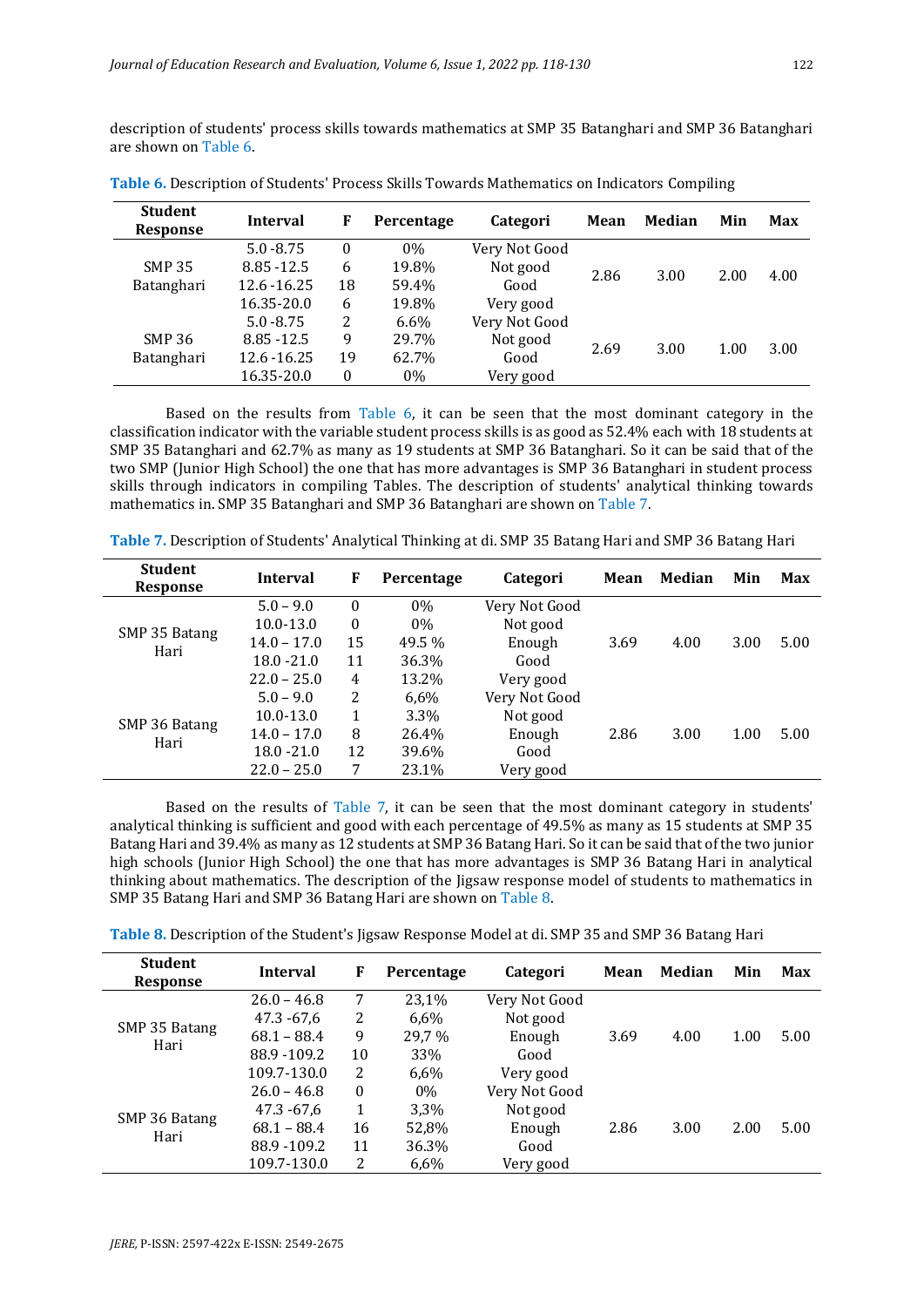Based on the results from Table 8, it can be seen that the most dominant category in the student's Jigsaw response model is good with each percentage of 33% as many as 10 students at SMP 35 Batang Hari and 36.3% as many as 11 students at SMP 36 Batang Hari. So it can be said that of the two junior high schools (Junior High School) the one that has more advantages is SMP 36 Batang Hari in the Jigsaw response model of students to mathematics. The description of the STAD response model of students to mathematics in SMP 35 Batang Hari and SMP 36 Batang Hari shown on Table 9.

| <b>Student</b><br>Response | <b>Interval</b> | F        | Percentage | Categori      | Me<br>an | Median | Min  | <b>Max</b> |
|----------------------------|-----------------|----------|------------|---------------|----------|--------|------|------------|
|                            | $26.0 - 46.8$   | 8        | 26,4%      | Very Not Good |          |        |      |            |
| SMP 35 Batang              | $47.3 - 67.6$   | 2        | 6,6%       | Not good      |          |        |      |            |
|                            | $68.1 - 88.4$   | 9        | 29,7 %     | Enough        | 3.69     | 3.00   | 1.00 | 4.00       |
| Hari                       | 88.9 - 109.2    | 11       | 36,3%      | Good          |          |        |      |            |
|                            | 109.7-130.0     | $\Omega$ | $0\%$      | Very good     |          |        |      |            |
|                            | $26.0 - 46.8$   | $\Omega$ | $0\%$      | Very Not Good |          |        |      |            |
|                            | $47.3 - 67.6$   | $\theta$ | $0\%$      | Not good      |          |        |      |            |
| SMP 36 Batang<br>Hari      | $68.1 - 88.4$   | 17       | 56,1%      | Enough        | 2.86     | 3.00   | 2.00 | 5.00       |
|                            | 88.9 - 109.2    | 11       | 36,3%      | Good          |          |        |      |            |
|                            | 109.7-130.0     | 2        | 6,6%       | Very good     |          |        |      |            |

**Table 9.** Description of the STAD Response Model of Students at di. SMP 35 and SMP 36 Batang Hari

Based on the results from Table 9, it can be seen that the most dominant category in the student STAD response model is good with each percentage of 36.3% as many as 11 students at SMP 35 Batang Hari and SMP 36 Batang Hari. So it can be said that the two SMP (Junior High School) have the same advantages in the STAD response model of students to mathematics.

#### **Analysis Prerequisite Test Normality Test**

The data is normally distributed as seen from the significance value, if the significance value is > 0.05. As for the normality test of analytical thinking and student process skills using the Jigsaw and STAD learning models in mathematics subjects at SMP 35 Batang Hari and SMP 36 Batang Hari. The following are the results of the normality test are shown in Table 10.

## **Table 10.** Normality Test of Students' Analytical Thinking and Process Skills Using the Jigsaw and STAD

|                            |                    | Kolmogorov-Smirnov |    |       | <b>Shapiro-Wilk</b> |    |       |  |
|----------------------------|--------------------|--------------------|----|-------|---------------------|----|-------|--|
|                            |                    | <b>Statistic</b>   | df | Sig.  | <b>Statistic</b>    | df | Sig.  |  |
| Process Skills             | SMP 35 Batang hari | 0.058              | 90 | 0.200 | 0.984               | 90 | 0.871 |  |
|                            | SMP 36 Batang hari | 0.052              | 90 | 0.200 | 0.986               | 90 | 0.914 |  |
| <b>Analytical Thinking</b> | SMP 35 Batang hari | 0.061              | 90 | 0.200 | 0.976               | 90 | 0.621 |  |
|                            | SMP 36 Batang hari | 0.054              | 90 | 0.200 | 0.953               | 90 | 0.131 |  |
| Jigsaw Model               | SMP 35 Batang hari | 0.069              | 90 | 0.200 | 0.979               | 90 | 0.722 |  |
|                            | SMP 36 Batang hari | 0.055              | 90 | 0.200 | 0.963               | 90 | 0.270 |  |
| <b>STAD Model</b>          | SMP 35 Batang hari | 0.053              | 90 | 0.200 | 0.944               | 90 | 0.066 |  |
|                            | SMP 36 Batang hari | 0.051              | 90 | 0.200 | 0.975               | 90 | 0.575 |  |

Based on the results of Table 10, it can be concluded that the data of analytical thinking and process skills of students use the Jigsaw and STAD learning models in mathematics subjects at SMP 35 Batang Hari and SMP 36 Batang Hari. Normal distribution, with the normality test results obtained Kolmogorov-Sminov test significance value 0.200> 0.05.

## **Linearity Test**

This test is carried out in order to see a linear relationship between two or more variables. The requirements for this test, if the significance value is > 0.05. The linearity test of students' analytical thinking and process skills using the Jigsaw and STAD learning models in mathematics subjects at SMP 35 Batang Hari and SMP 36 Batang Hari are shown in Table 11.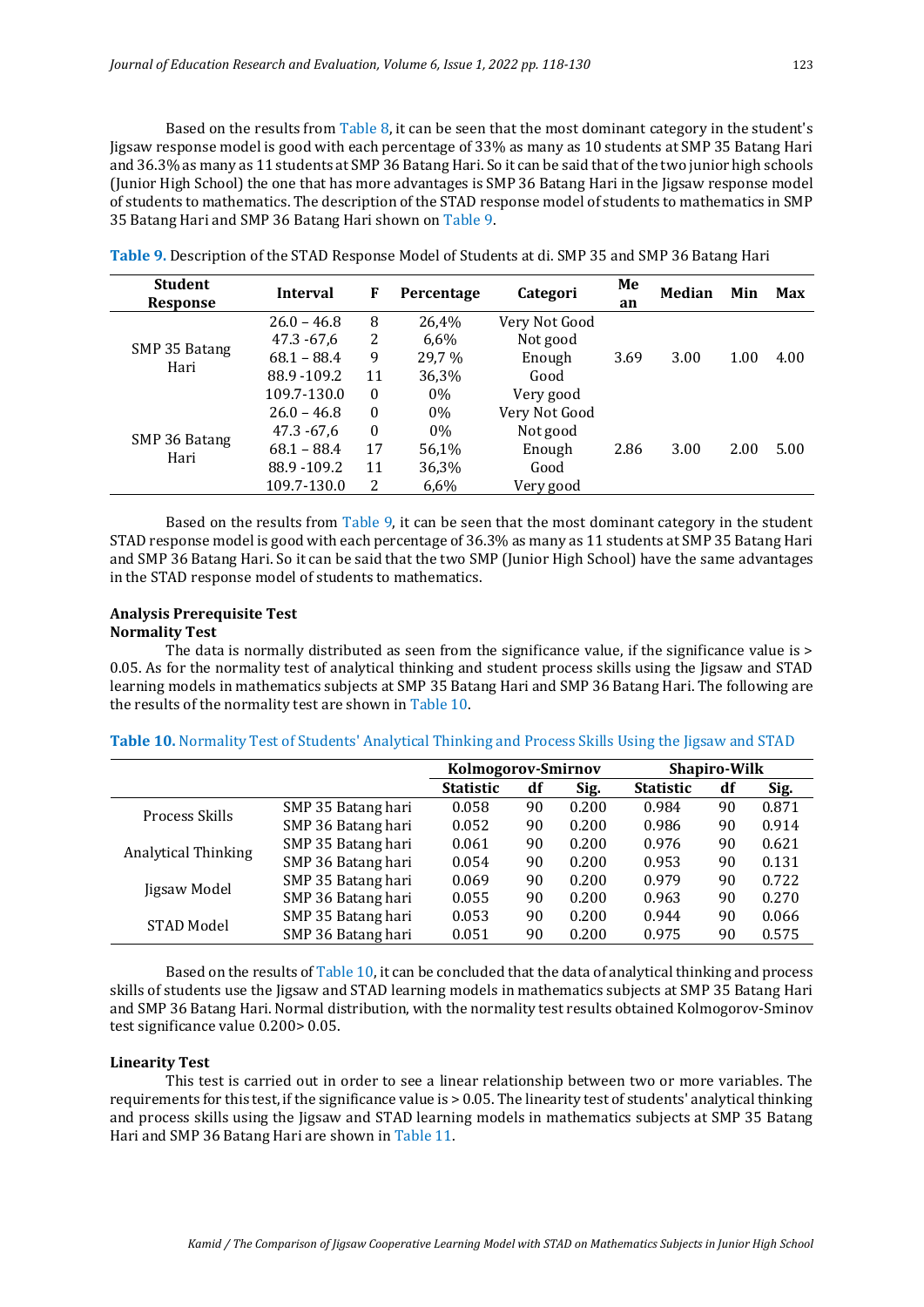|                                                     |                             | Sum of<br><b>Squares</b> | df | Mean<br><b>Square</b> |      | Sig.  |
|-----------------------------------------------------|-----------------------------|--------------------------|----|-----------------------|------|-------|
| Analytical thinking*Process skills*<br>Jigsaw model | Deviation from<br>Linearity | 459.906                  | 47 | 17.034                | .368 | - 996 |
| Analytical thinking*Process skills*<br>STAD model   | Deviation from<br>Linearity | 2359.215                 | 43 | 54.865                | .794 | - 811 |

**Table 11.** The Linearity Test of Students' Analytical Thinking and Process Skills Using the Jigsaw and STAD

Based on Table 11, it can be concluded that there is a linear relationship between students' process skills and analytical thinking with the STAD and Jigsaw learning models. This is evidenced by the obtained results from the linearity test which obtained a significance value of deviation from linearity of 0.996 and 0.811 which met the requirements > 0.05.

Homogeneity Test

This test is carried out in order to find out whether the x and y data are homogeny or not. The requirement in this test is that if the significance value is > 0.05, it can be said that the x and y data are homogeneous (same). If the significance value is < 0.05 then the data is not homogeneous (not the same). The results obtained are shown in Table 12.

**Table 12.** Test the Homogeneity of Analytical Thinking and Student Process Skills Using the Jigsaw and STAD Learning Models in Mathematics Subjects

|                                      | Levene Statistic | df1 | df2     | Sig.  |
|--------------------------------------|------------------|-----|---------|-------|
| Based on Mean                        | 2.658            |     | 720     | 0.091 |
| Based on Median                      | 2.676            |     | 720     | 0.092 |
| Based on Median and with adjusted df | 2.676            |     | 717.263 | 0.092 |
| Based on trimmed mean                | 2.662            |     | 720     | 0.093 |

Based on Table 12, it can be concluded that the variance of the two variables between analytical thinking and student process skills using the Jigsaw and STAD learning models in mathematics subjects at SMP 35 Batang Hari and SMP 36 Batang Hari is the same or homogeneous with the results obtained from the homogeneity obtained are the significance value based on the mean is 0.091 which has met the requirements > 0.05.

## **Hypothesis Testing**

## **T-testing**

In this test, it is carried out in order to be able to find out the differences in variables on mathematics subjects. The condition in this test is if the significance value is  $> 0.05$ , it can be said that the variable has no difference. If the significance value is <0.05, then the variable has a significant difference. The T-test of analytical thinking and process skills of students using the Jigsaw and STAD learning models in mathematics subjects at SMP 35 Batang Hari and SMP 36 Batang Hari are shown in Table 13.

**Table 13.** T-test of Students' Analytical Thinking and Process Skills Using the Jigsaw and STAD Learning Models in Mathematics Subjects

|                    |               |                            | <b>Levene's Test for Equality of Variances</b> |             |       |       |                 |
|--------------------|---------------|----------------------------|------------------------------------------------|-------------|-------|-------|-----------------|
|                    |               |                            | F                                              | Sig.        |       | df    | Sig. (2-tailed) |
| SMP 36 Batang Hari | <b>STAD</b>   | Process Skills             | 0.158                                          | 0.601       | 3.997 | 0.180 | 0.010           |
|                    |               | <b>Analytical Thinking</b> | 0.165                                          | 0.669       | 2.419 | 180   | 0.003           |
|                    | <i>ligsaw</i> | Process Skills             | 0.131                                          | 0.701       | 2.638 | 180   | 0.000           |
|                    |               | <b>Analytical Thinking</b> | 0.115                                          | 0.631 2.314 |       | 180   | 0.002           |
| SMP 36 Batang Hari | <b>STAD</b>   | Process Skills             | 127                                            | 0.689       | 3.142 | 0.180 | 0.015           |
|                    |               | <b>Analytical Thinking</b> | 136                                            | 0.673       | 2.456 | 180   | 0.017           |
|                    | Jigsaw        | Process Skills             | 123                                            | 0.624       | 2.543 | 180   | 0.000           |
|                    |               | <b>Analytical Thinking</b> | 155                                            | 0.642       | 2.578 | 180   | 0.009           |

From Table 13, it is found that there is a difference between analytical thinking using the STAD model and using the Jigsaw model as well as on the process skills variable using the STAD model and the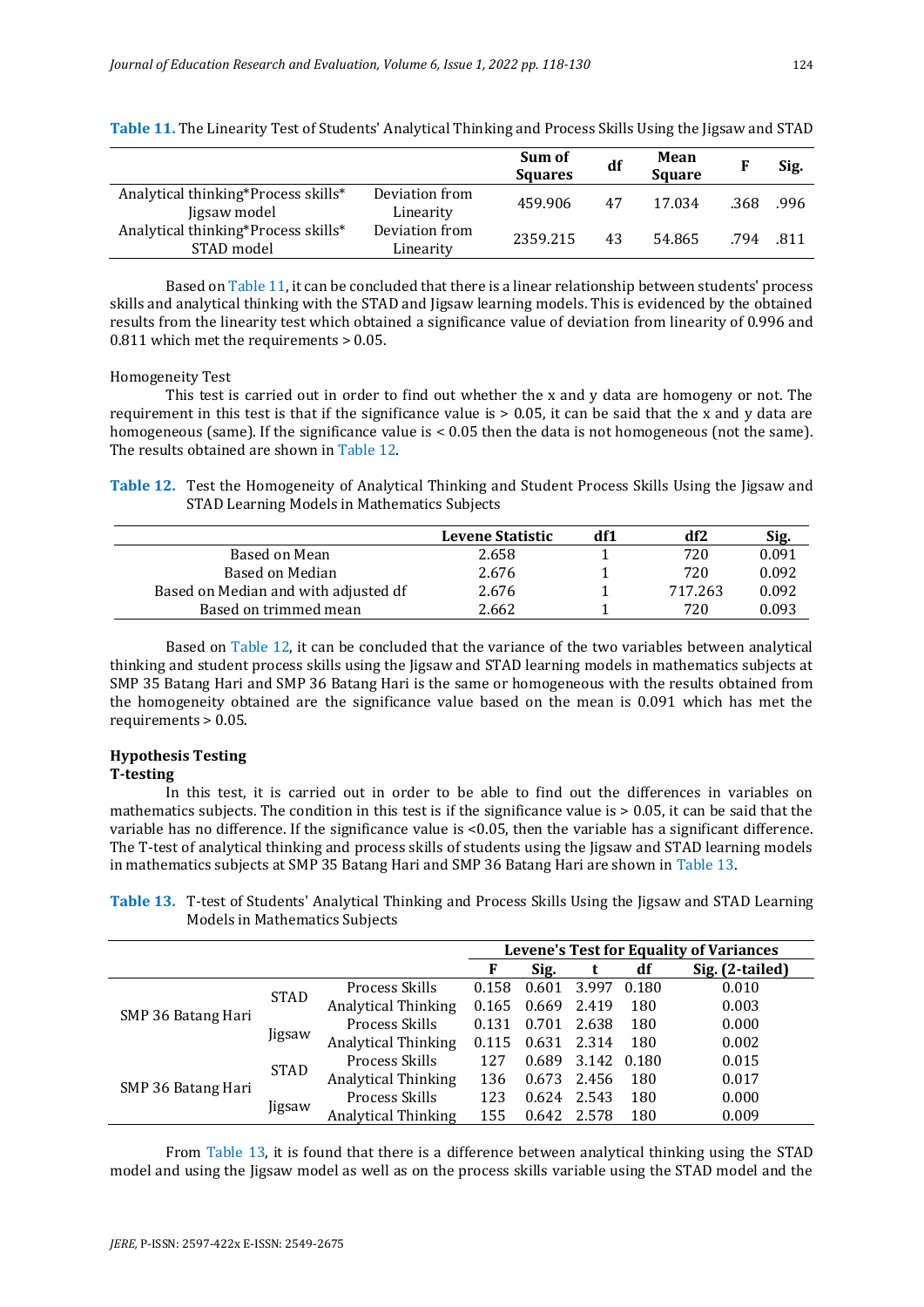Jigsaw model. This is evidenced by the resulting sig (2-tailed) value < 0.05 which is in accordance with the established requirements.

## **Correlation Test**

In this test, it is carried out in order to determine the relationship of variables to mathematics subjects. Conditions in this test if the significance value > 0.05 then it can be said that the variable has no relationship. If the significance value is <0.05, then the variable has a significant relationship. The correlation test for analytical thinking and student process skills using the Jigsaw and STAD learning models in mathematics subjects at SMP 35 Batang Hari and SMP 36 Batang Hari is described in Table 14.

**Table 14.** Test the Correlation Between Analytical Thinking and Student Process Skills Using the Jigsaw and STAD Learning Models

| <b>Correlations</b>                                    |                     | Hasil      |  |
|--------------------------------------------------------|---------------------|------------|--|
|                                                        | Pearson Correlation | 0.690      |  |
| Analytical thinking*Process skills* Jigsaw modelSMP 35 | Sig. (2-tailed)     | 0.033      |  |
|                                                        | N                   | 270        |  |
|                                                        | Pearson Correlation | 0.884      |  |
| Analytical thinking*Process skills* Jigsaw modelSMP 36 | Sig. (2-tailed)     | 0.000      |  |
|                                                        | N                   | 270        |  |
|                                                        | Pearson Correlation | 0.729      |  |
| Analytical thinking* Process skills * STADmodelSMP 35  | Sig. (2-tailed)     | 0.023      |  |
|                                                        | N                   | 180        |  |
|                                                        | Pearson Correlation | 0.789      |  |
| Analytical thinking* Process skills * STADmodelSMP 36  | Sig. (2-tailed)     | 0.002      |  |
|                                                        | N                   | <b>180</b> |  |

From Table 14, it is found that there is a relationship between analytical thinking and student process skills using the Jigsaw learning model between SMP 35 Batang Hari and SMP 36 Batang Hari. And that there is a relationship between analytical thinking and student process skills using the STAD learning model. This is proven by the value of sig (2-failed) in accordance with the conditions that have been set, namely <0.05. Thus, with the Jigsaw model, the higher the student's analytical thinking, the higher the student's process skills. Similarly, using the STAD model, the higher the student's analytical thinking, the higher the student's process skills.

#### **Discussion**

In descriptive statistical testing, the variable used is the variable of interest by paying attention to 3 question indicators. Descriptive statistics itself is the most basic data analysis process by focusing on the management, presentation and classification of data (Brix et al., 2018) From the results of the Table that has been presented, it is obtained that the classification indicators are equally superior between SMP 35 Batang Hari and SMP 36 Batang Hari. In addition, for indicators compose a Table with process skills variables that are superior to SMP 36 Batang Hari with a percentage of 36.3% in the good category. As for the analytical thinking variable, which is superior to SMP 36 Batang Hari with a good category and a percentage of 39.4%. When viewed from the 2 indicators of student process skills and analytical thinking, students from SMP 36 Batang Hari have process skills and analytical thinking that are superior to SMP 35 Rod Day. In descriptive statistical testing with Jigsaw and STAD model responses with overall indicators. That the Jigsaw learning model is superior to SMP 36 Batang Hari with a good category and a percentage of 36.11%. In addition, the STAD model is superior to the students of SMP 35 Batang Hari and SMP 36 Batang Hari in the sense that both schools have the same advantage over the STAD model used with a percentage of 36.11% in the good category. So from the data obtained that SMP 36 Batang Hari has the advantage of the learning model used, starting from the STAD model used to the Jigsaw model used in learning. Thus, SMP 36 Batang Hari has good analytical thinking and process skills in using the Jigsaw and STAD learning models. In this case, it can occur due to the influence of the surrounding environment and the student's own learning patterns.

In testing the data before performing the T test, this data is required to perform an assumption test which contains a normality test, linearity test and homogeneity test. In this test, the data used are normally distributed with a significant value of  $0.200 > 0.05$ . Using the linearity test, the data tested showed that there was a linear relationship between students' process skills and analytical thinking with the STAD and Jigsaw learning models. This is evidenced by the obtained results from the linearity test that the significance value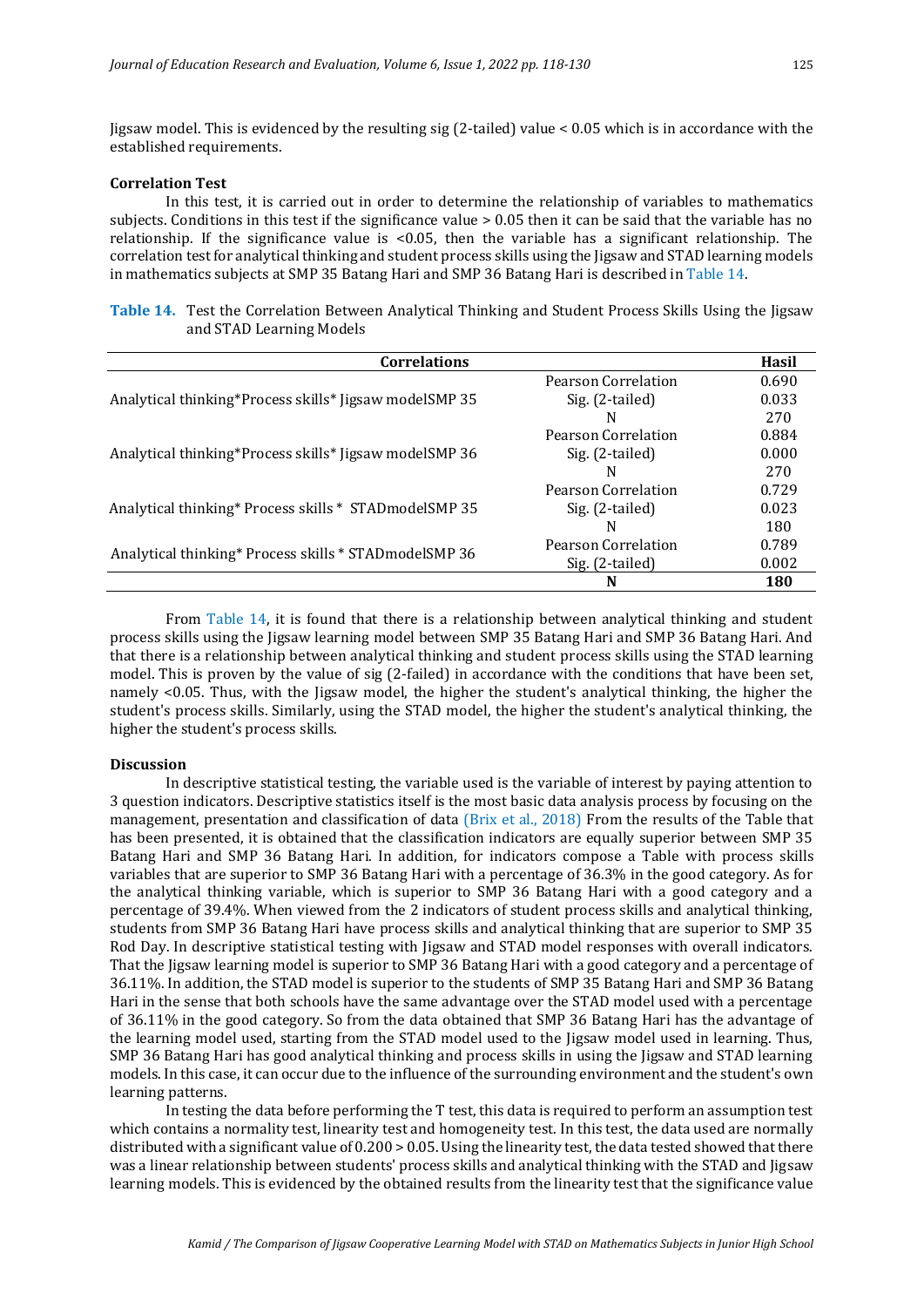of deviation from linearity is 0.996 and 0.811 which has met the requirements > 0.05. With the homogeneity test, it is found that the data tested has the same or homogeneous variance with a significance based on mean of 0.091 who have met the requirements > 0.05. That way, after the data tested is normally distributed, linear and homogeneous, the data can be continued with hypothesis testing. After the prerequisite test has been met from the assumption test, the test can be continued with a hypothesis test consisting of a T test and a correlation test. From what has been done, there are differences in students' analytical thinking and process skills using the Jigsaw and STAD learning models. From SMP 35 Batang Hari and SMP 36 Batang Hari using analytical thinking and student process skills using the Jigsaw learning model, the significance value of the T test was 0.000 < 0.05. Meanwhile, by using analytical thinking and student process skills using the STAD learning model, the significance value of the T test was 0.000 < 0.05 in class VII B, the significance value was 0.000 < 0.05. From the T test, there are differences or comparisons of students' process skills and students' analytical thinking with the learning model used. In addition, for correlation testing, it can be said that there is a relationship between analytical thinking and student process skills using the Jigsaw and STAD learning models. This is evidenced by the value of sig (2-failed) < 0.05 which is in accordance with the conditions that have been set.

This research is in line with existing research on analytical thinking process skills. However, in previous studies there were differences in the measurement of variables. In previous studies measuring the analytical thinking ability of junior high school students on the learning process (Ilma et al., 2017; Kharisma, 2018; Nuryanti., 2018). From these results it was found that they have not been able to provide relevant explanations, have not been able to solve problems, have not been able to evaluate answers, and have not been able to apply concepts; Meanwhile, the variable process skills in previous research measured the process skills of students at the high school and junior high school levels. So that in previous studies it was not known the difference in student process skills between elementary schools to determine the extent to which elementary school students had a good skill level among other school levels (Stender et al., 2018; Vansteensel et al., 2017; Vartiainen & Kumpulainen, 2020). This research is also in line with previous research regarding the model used in learning. However, previous research has limitations in the variables tested. In previous research, the jigsaw learning model was used in an effort to improve learning outcomes for elementary school students. From the research, it was found that it can improve students' understanding so that it affects their learning outcomes. Then the STAD variable in previous studies only measured the effect of learning on understanding the concept of elementary school learning from the study it was found that the STAD learning model had an influence on students' understanding abilities (Azizah et al., 2019; Sukmaningtyas & Madang, 2018; Wati & Anggraini, 2019). In that case, previous researchers focused on the effect produced in learning at the elementary school level using STAD. While the Jigsaw learning model is used to measure student achievement.

Therefore, this study focuses more on students' analytical thinking and process skills using the STAD model at SMP 35 Batang Hari and students' thinking and process skills using the STAD model at SMP 36 Batang Hari. This research is very important to do because students still lack skills and thinking in mathematics at Batang Hari Junior High School. In this test, the researcher has analytical thinking and process skills which aim to understand the control, thought processes, motivational attitudes, and psychology faced by students in studying mathematics. By testing this, it can be seen that students' skills and analytical thinking have an influence on the psychology that students face when starting mathematics subjects. With good analytical thinking and process skills students can develop knowledge, skills regarding mathematics subjects. Skills and thinking can evaluate problems related to mathematics subjects. In this way, a good personality is formed from each student. Several previous studies have also succeeded in showing belief in related science process skills in influencing students' interest in learning mathematics. The essence of this study discusses the differences and relationships in students' analytical thinking and process skills using the Jigsaw and STAD learning models in mathematics subjects at SMP 35 Batang Hari and SMP 36 Batang Hari. In other words, these differences and relationships describe how students are skilled and think through the learning model used. It is known that there are differences and relationships of process skills and analytical thinking that have been tested starting from the Jigsaw model and the STAD model of SMP 35 Batang Hari and SMP 36 Batang Hari. The limitations of this research are only the process skills and analytical thinking of students from grade 8, have not been tested from grades 7 and 9. And the models used in this study are only Jigsaw and STAD, have not measured learning models from problem solving, PBL and others. So, it is recommended to read other articles that contain other variables to support references.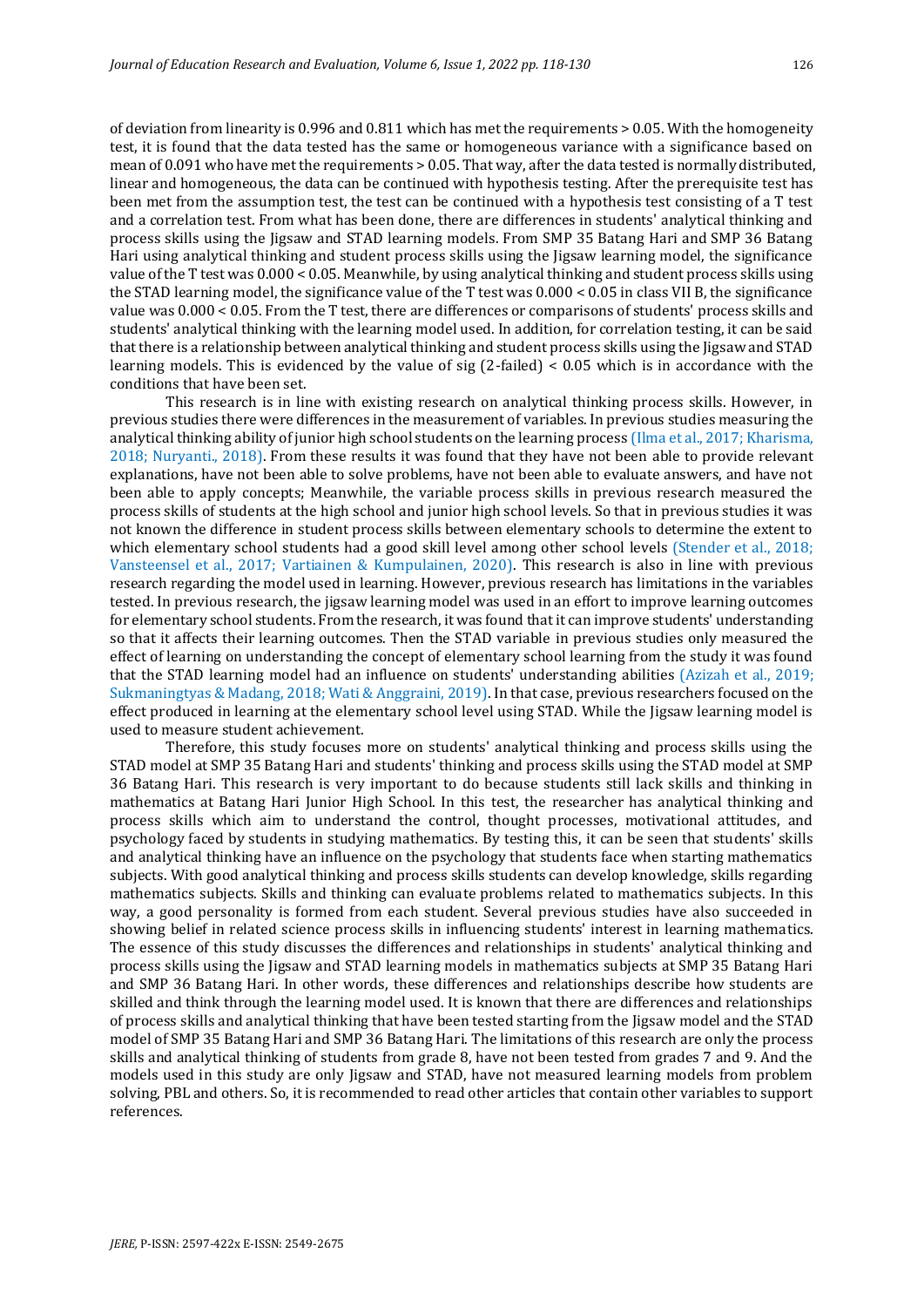## **4. CONCLUSION**

In this test the data used are normally distributed, linear and homogeneous. From the results of hypothesis testing, it is known that there is a relationship between analytical thinking and student process skills using the Jigsaw and STAD learning models. While on the T test there are differences in students' analytical thinking abilities and process skills using the jigsaw model and the STAD model. In this case, the learning model has an influence on students' analytical thinking and process skills. Continued using the correlation test, it was found that there was a relationship between analytical thinking and student process skills using the Jigsaw learning model between junior high schools tested in Batang Hari. Thus, with the Jigsaw model, the higher the student's analytical thinking, the higher the student's process skills. Likewise, using the STAD model, the higher the student's analytical thinking, the higher the student's process skills. The limitations of this research are only the process skills and analytical thinking of grade 8 students, not yet testing grade VII and IX students. And the models used in this study were only Jigsaw and STAD, not yet measuring the learning model of problem solving, PBL and others. So it is recommended to read other articles containing other variables to support the reference

## **5. ACKNOWLEDGEMENT**

The author would like to thank all the research team who have tried their best. And the author would like to thank the supervisors who have directed the completion of this research article. The author hopes that this article can be useful and can be a source for research.

#### **6. REFERENCES**

- Al Mutairi, A. O. (2018). The descriptive statistics for the generalized power function distribution. *Journal of Statistics and Management Systems*, *21*(5), 775–785. https://doi.org/10.1080/09720510.2018.1453680.
- Alhassan, A., & Chen, D. (2019). Investigating business EFL postgraduate student writing in a UK university : a qualitative study Investigating business EFL postgraduate student writing in a UK university : a qualitative study. *Cogent Education*, *6*(1). https://doi.org/10.1080/2331186X.2019.1699741.
- Apuke, O. D. (2017). Quantitative research methods: A synopsis approach. *Kuwait Chapter of Arabian Journal of Business and Management Review*, *33*, 1–8. https://doi.org/10.12816/0040336.
- Arifin, F., & Herman, T. (2018). Pengaruh Pembelajaran E-Learning Model Web Centric Course Terhadap Pemahaman Konsep Dan Kemandirian Belajar Matematika Siswa. *Jurnal Pendidikan Matematika*, *12*(2), 1–12. https://journal.uny.ac.id/files/journals/71/articles/14036/submission/original/14036-34736-

1-SM.docx.

- Aryani, F., & Hiltrimartin, C. (2014). Pengembangan Lks Untuk Metode Penemuan Terbimbing Pada Pembelajaran Matematika Kelas Viii Di Smp Negeri 18 Palembang. *Jurnal Pendidikan Matematika*, *5*(2), 129–144. https://doi.org/10.22342/jpm.5.2.578.
- Ashworth, S. H. (2018). A student's guide to dimensional analysis. *Contemporary Physics*, *59*(4), 408–408. https://doi.org/10.1080/00107514.2018.1515255.
- Azizah, N., Bariyyah, K., & Soejanto, L. T. (2019). Student Team Achievement Division ( STAD ) as an alternative method of guidance and counseling in improving student social interaction. *Konselor*, *8*(2), 38–42. https://doi.org/10.24036/0201982104138-0-00.
- Baken, E. K., Adams, D. C., & Rentz, M. S. (2020). Jigsaw method improves learning and retention for observation-based undergraduate biology laboratory activities. *Journal of Biological Education*, 1– 6. https://doi.org/10.1080/00219266.2020.1796757.
- Bankole, Q. A., & Nasir, Z. (2020). Empirical Analysis of Undergraduate Students' Perception in the Use of Electronic Sources in Kwara State University Library. *International Information and Library Review*, *53*(2), 131–141. https://doi.org/10.1080/10572317.2020.1805274.
- Banks, H. T., Flores, K. B., Langlois, C. R., Serio, T. R., & Sindi, S. S. (2018). Estimating the rate of prion aggregate amplification in yeast with a generation and structured population model. *Inverse Problems in Science and Engineering*, *26*(2), 257–279. https://doi.org/10.1080/17415977.2017.1316498.
- Booker, T. A. (2021). Taking a (Modified) Jigsaw to It: An In-Class Method to Teach Students to Write a Literature Review. *College Teaching*, *69*(1), 58–60. https://doi.org/10.1080/87567555.2020.1809984..
- Brix, T. J., Bruland, P., Sarfraz, S., Ernsting, J., Neuhaus, P., Storck, M., & Dugas, M. (2018). ODM Data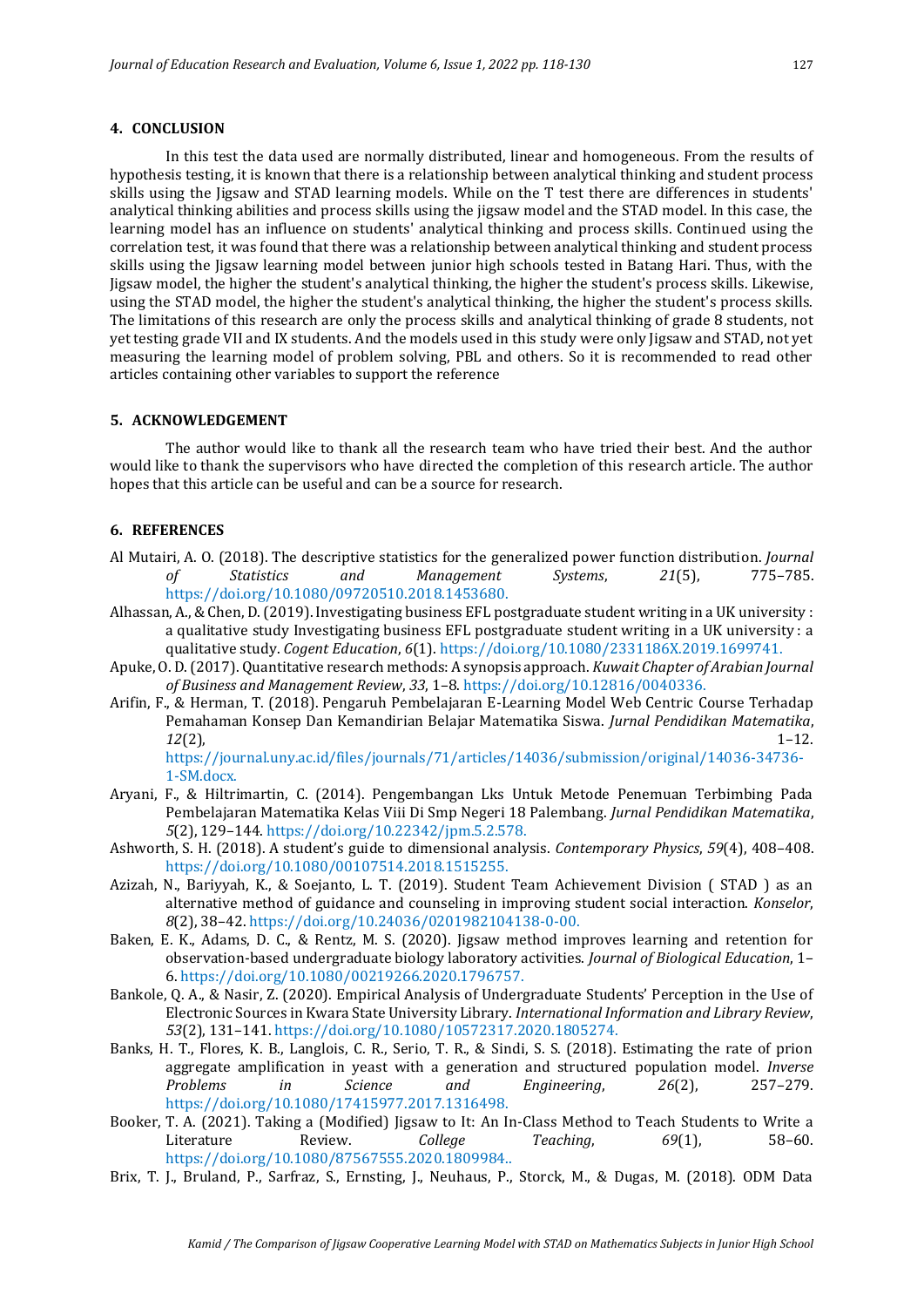Analysis—A tool for the automatic validation, monitoring and generation of generic descriptive statistics of patient data. *PloS One*, *13*(6). https://doi.org/10.1371/journal.pone.019924.

- Chang, W. L., & Benson, V. (2020). Jigsaw teaching method for collaboration on cloud platforms. *Innovations in Education and Teaching International*, *00*(00), 1–13. https://doi.org/10.1080/14703297.2020.1792332.
- Dehadri, T., & Dehdari, L. (2020). The Effect of a Short Message-Based Nutrition Education Intervention on Employees' Knowledge and Practice in Terms of Adopting the Methods of Inhibition of Polycyclic Aromatic Hydrocarbons Formation in the Cooked Meat. *Polycyclic Aromatic Compounds*, *0*(0), 1–10. https://doi.org/10.1080/10406638.2020.1754866.
- Firdaus, M., & Wilujeng, I. (2018). Pengembangan LKPD inkuiri terbimbing untuk meningkatkan keterampilan berpikir kritis dan hasil belajar peserta didik Developing students worksheet on guided inquiry to improve critical thinking skills and learning outcomes of students. *Jurnal Inovasi Pendidikan IPA*, *4*(1), 26–40. https://journal.uny.ac.id/index.php/jipi/article/view/5574.
- Haj-Kacem, R. B., Herráez, J. V., Al-Arfaj, A. A., Alkhaldi, M. A., Alzamil, N. O., & Ouerfelli, N. (2017). Correlation analysis of the power law parameters for viscosity of some engineering fluids. *Physics and Chemistry of Liquids*, *55*(6), 766–774. https://doi.org/10.1080/00319104.2017.1278759.
- Hazmiwati, H. (2018). Penerapan Model Pembelajaran Kooperatif Tipe Stad Untuk Meningkatkan Hasil Belajar Ipa Siswa Kelas Ii Sekolah Dasar. *Primary: Jurnal Pendidikan Guru Sekolah Dasar*, *7*(1), 178. https://doi.org/10.33578/jpfkip.v7i1.5359.
- Hendriana, H. (2012). Pembelajaran Matematika Humanis Dengan Metaphorical Thinking Untuk Meningkatkan Kepercayaan Diri Siswa. *Infinity Journal*, *7*(1), 90. https://doi.org/10.22460/infinity.v1i1.9.
- Ilma, R., Hamdani, A. S., & Lailiyah, S. (2017). Profil Berpikir Analitis Masalah Aljabar Siswa Ditinjau dari Gaya Kognitif Visualizer dan Verbalizer. *Jurnal Review Pembelajaran Matematika*, *2*(1), 1–14. https://doi.org/10.15642/jrpm.2017.2.1.1-14.
- Jaya Wibawa, I. M. A., & Suarjana, I. M. (2019). Pengaruh Model Pembelajaran Kooperatif Tipe Jigsaw I dan Motivasi Belajar Terhadap Hasil Belajar Pendidikan Kewarganegaraan. *Jurnal Ilmiah Sekolah Dasar*, *3*(1), 115. https://doi.org/10.23887/jisd.v3i1.17665.
- Joffe, M. (2017). Causal theories , models and evidence in economics some reflections from the natural sciences. *Cogent Economics & Finance*, *4*(1), 1–17. https://doi.org/10.1080/23322039.2017.1280983.
- Khalil, M., & Najm, H. N. (2018). robabilistic inference of reaction rate parameters from summary statistics. *Combustion Theory and Modelling*, *22*(4), 635–665. https://doi.org/10.1080/13647830.2017.1370557.
- Kharisma, E. N. (2018). Analisis Kemampuan Berpikir Kritis Matematis Siswa SMK Pada Materi Barisan dan Deret. *Jurnal Review Pembelajaran Matematika*, *3*(1), 62–75. https://doi.org/10.15642/jrpm.2018.3.1.62-75.
- Khosharay, S., Khosharay, K., Di Nicola, G., & Pierantozzi, M. (2018). Modelling investigation on the thermal conductivity of pure liquid, vapour, and supercritical refrigerants and their mixtures by using Heyen EOS. *Physics and Chemistry of Liquids, 56*(1), 124–140. https://doi.org/10.1080/00319104.2017.1306859.
- Kim, B., Park, S., Kim, K., Lim, J., & Nahm, K. (2018). Systematic process to determine DNBR limit of CHF correlation with repetitive cross-validation technique. *Journal of Nuclear Science and Technology*, *55*(9), 1034–1042. https://doi.org/10.1080/00223131.2018.1467287.
- Kougiali, Z. G., Soar, K., Pytlik, A., Brown, J., Wozniak, K., Nsumba, F., Wilkins, T., Oliva, E., Osunsanya, S., Clarke, C., Casalotti, S., & Pendry, B. (2020). Jigsaw Recovery: The Spatio-temporalities of Alcohol Abuse and Recovery in a Non-interventionist, Peer-led Service. *Alcoholism Treatment Quarterly*, *38*(2), 165–183. https://doi.org/10.1080/07347324.2019.1686960.
- Kruit, P. M., Oostdam, R. J., van den Berg, E., & Schuitema, J. A. (2018). Assessing students' ability in performing scientific inquiry: instruments for measuring science skills in primary education. *Research in Science and Technological Education*, *36*(4), 413–439. https://doi.org/10.1080/02635143.2017.1421530.
- Kurniawan, D. A., Hoyi, R., & Sukarni, W. (2021). Description of Student Response on The Implementation of Cooperative Learning Models of Jigsaw and Role Playing on The Physics Learning. *Jurnal Pendidikan Fisika Indonesia*, *17*(1), 77–85. https://doi.org/10.15294/jpfi.v17i1.24315.
- Kusumawardani, N., Siswanto, J., & Purnamasari, V. (2018). Pengaruh Model Pembelajaran Kooperatif Tipe STAD Berbantuan Media Poster Terhadap Hasil Belajar Peserta Didik. *Jurnal Ilmiah Sekolah Dasar*, *2*(2), 170. https://doi.org/10.23887/jisd.v2i2.15487.
- Labouta, H. I., Kenny, N. A., Li, R., Anikovskiy, M., Reid, L., & Cramb, D. T. (2018). Learning science by doing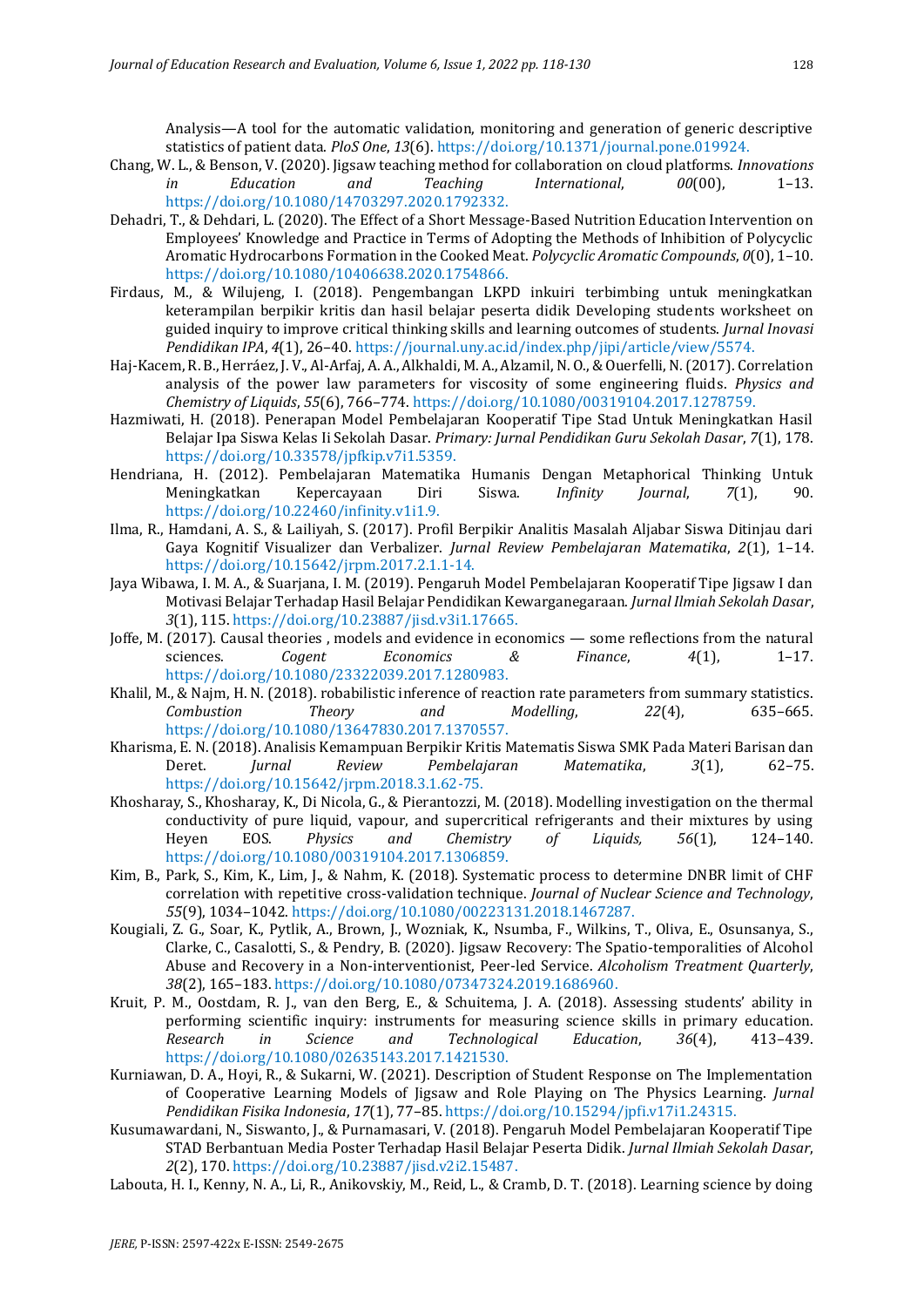science: an authentic science process-learning model in postsecondary education. *International Journal of Science Education*, *40*(12), 1476–1492. https://doi.org/10.1080/09500693.2018.1484966.

- Lapinova, S., & Saichev, A. (2017). Comparative statistics of Garman-Klass, Parkinson, Roger-Satchell and bridge estimators. *Cogent Physics*, *4*(1). https://doi.org/10.1080/23311940.2017.1303931.
- Lee, E. G., Jang, G. W., Lee, K. H., & Kweon, D. C. (2020). Guidelines for radiation protection in dental radiographic examinations: a questionnaire-based summary. *Radiation Effects and Defects in Solids*, *176*(5–6), 397–411. https://doi.org/10.1080/10420150.2020.1849215.
- Mason, G. (2020). Higher education , initial vocational education and training and continuing education and training : where should the balance lie ? *Journal of Education and Work*, *00*(00), J. Educ. Work. https://doi.org/10.1080/13639080.2020.1755428.
- Mutlu, A. (2020). Evaluation of students' scientific process skills through reflective worksheets in the inquiry-based learning environments. *Reflective Practice*, *21*(2), 271–286. https://doi.org/10.1080/14623943.2020.1736999.
- Ning, J., & Tao, H. (2020). Randomized quasi-random sampling/importance resampling. *Communications in Statistics: Simulation and Computation*, *49*(12), 3367–3379. https://doi.org/10.1080/03610918.2018.1547398.
- Nuryanti., A. . (2018). Analisis Kemampuan Berpikir Kritis Siswa Kelas SMP. *Jurnal Pendidikan: Teori, Penelitian, Dan Pengembangan*, *3*(2), 179–186. https://doi.org/10.21831/jrpm.v7i2.34290.
- Ormston, R., Spencer, L., Barnard, M., & Snape, D. (2014). *The foundations of qualitative research* (Vol. 2, Issue 7). SAGE.
- Putra, B. K. B., Prayitno, B. A., & Maridi. (2018). The effectiveness of guided inquiry and instad towards students' critical thinking skills on circulatory system materials. *Jurnal Pendidikan IPA Indonesia*, *7*(4), 476–482. https://doi.org/10.15294/jpii.v7i4.14302.
- Quay, J. (2016). Not 'democratic education'but 'democracy and education': Reconsidering Dewey's oft misunderstood introduction to the philosophy of education. *Educational Philosophy and Theory*, *48*(10), 1013–1028. https://doi.org/10.1080/00131857.2016.1174098.
- Queirós, A., Faria, D., & Almeida, F. (2017). Strengths and limitations of qualitative and quantitative research methods. *European Journal of Education Studies*, *3*(9). https://doi.org/10.46827/ejes.v0i0.1017.
- Rahmah, R. A., Fakhriyah, F., & Fardani, M. A. (2020). The Influence Of Stad Model Assisted With Alpin Media Towards The Understanding Of Students' Concepts Theme 6 Grade IV. *Jurnal Ilmiah Sekolah Dasar*, *4*(3), 388. https://doi.org/10.23887/jisd.v4i3.27728.
- Rohika, D. P. (2017). Peningkatan Hasil Belajar Ipa Melalui Penerapan Model Kooperatif Tipe Student Team Achievement Division (Stad) Pada Siswa Kelas Iv Sd No. 2 Beng Gianyar Tahun Pelajaran 2015/2016. *Jurnal Ilmiah Sekolah Dasar*, *1*(3), 221. https://doi.org/10.23887/jisd.v1i3.12007.
- Rostia, A. (2017). Peningkatan Hasil Belajar IPS Menggunakan Model Kooperatif Tipe Student Team Achievement Division (STAD) di Kelas V SDN 22 Batang Anai Kabupaten Padang Pariaman. *JPPI (Jurnal Penelitian Pendidikan Indonesia)*, *3*(2), 77. https://doi.org/10.29210/02017119.
- Rumapea, R. (2018). Pengaruh Model Pembelajaran Kooperatif Tipe Stad dan Pemberian Soal Open Ended Terhadap Kemampuan Pemecahan Masalah Siswa Ditinjau dari Kemampuan Awal Matematika. *Pendidikan Matematika*, *12*(1), 1–14. https://ejournal.unsri.ac.id/index.php/jpm/article/view/4551/pdf.
- Sadeghi, K., & Ghaderi, F. (2018). Pre-task planning and explicit instruction: Effects on CALF in an oral jigsaw task and gains in linguistic knowledge. *Southern African Linguistics and Applied Language Studies*, *36*(4), 365–378. https://doi.org/10.2989/16073614.2018.1548298.
- Salbiah, S. (2017). Profil Keterampilan Berpikir Kritis Siswa Menggunakan Pembelajaran Discovery Inquiry Pada Konsep Koloid. *JTK (Jurnal Tadris Kimiya)*, *2*(1), 109–115. https://doi.org/10.15575/jta.v2i1.1367.
- Santos, M. E. A., Wirtz, P., Montenegro, J., Kise, H., López, C., Brown, J., & Reimer, J. D. (2019). Diversity of Saint Helena Island and zoogeography of zoantharians in the Atlantic Ocean: Jigsaw falling into place. *Systematics and Biodiversity*, *17*(2), 165–178. https://doi.org/10.1080/14772000.2019.1572667.
- Setiaji, B., Ariadi, P., & Dinata, C. (2020). Analisis kesiapan mahasiswa jurusan pendidikan fisika menggunakan e-learning dalam situasi pandemi Covid-19 Analysis of e-learning readiness on physics education students during Covid-19 pandemic. *Jurnal Inovasi Pendidikan IPA*, *6*(1), 59–70. https://journal.uny.ac.id/index.php/jipi/article/view/31562.
- Setiawan, Y. E. (2020). Analisis Kesalahan Siswa dalam Menilai Kebenaran Suatu Pernyataan. *Jurnal Didaktik Matematika*, *7*(1), 13–31. https://doi.org/10.24815/jdm.v7i1.14495.
- Solé-Llussà, A., Aguilar, D., & Ibáñez, M. (2019). Video worked examples to promote elementary students'